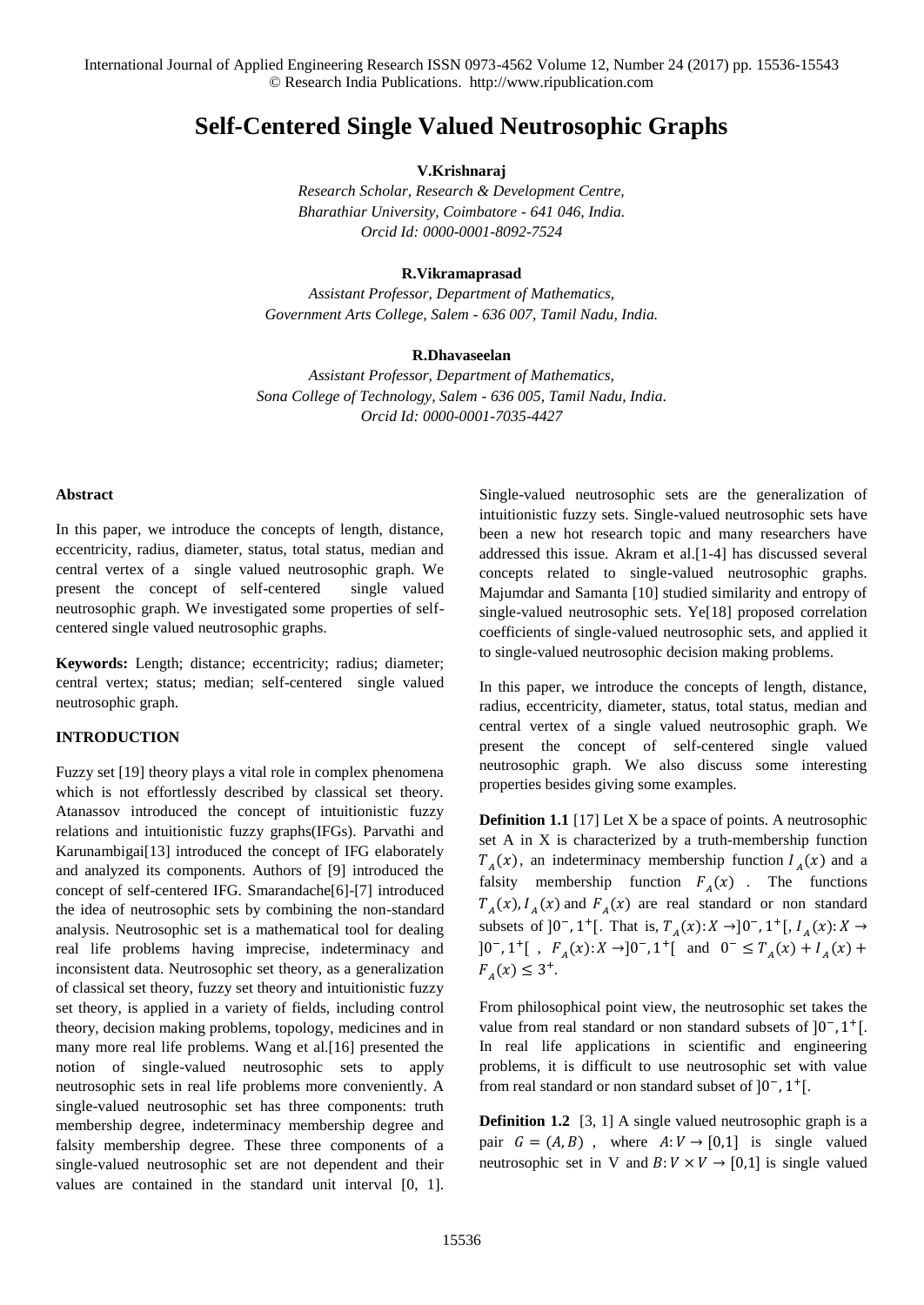neutrosophic relation on V such that  $T_B(xy) \leq$  $\min\{T_A(x), T_A(y)\}, I_B(xy) \leq \min\{I_A(x), I_A(y)\}, F_B(xy) \leq$  $max{F_A(x), F_A(y)}$  for all  $x, y \in V$ . A is called single valued neutrosophic vertex set of G and B is called single valued neutrosophic edge set of G, respectively. We note that B is symmetric single valued neutrosophic relation on A. If B is not symmetric single valued neutrosophic relation on A, then  $G = (A, B)$  is called a single valued neutrosophic directed graph.

**Definition 1.3** A single valued neutrosophic graph  $G = (A, B)$ is said to be complete if  $T_B(v_i, v_j) = \min\left(T_A(v_i), T_A(v_j)\right)$ ,  $I_B(v_i, v_j) = \min\big(I_A(v_i), I_A(v_j)\big)$  and  $F_B(v_i, v_j) = \max$  $(F_A(v_i), F_A(v_j))$ ,  $\forall v_i, v_j \in V$ .

# **SELF-CENTERED SINGLE VALUED NEUTROSOPHIC GRAPHS**

**Definition 2.1** Let  $G = (A, B)$  be a single valued neutrosophic graph. Then the order of G is defined to be  $O(G)$  =  $(O_T(G), O_I(G), O_F(G))$  where  $O_T(G) = \sum_{u \in V} T_A(u), O_I(G) =$  $\sum_{u \in V} I_A(u), O_F(G) = \sum_{u \in V} F_A(u).$ 

**Definition 2.2** The size of G is defined to be  $S(G)$  =  $(S_T(G), S_I(G), S_F(G))$  where  $S_T(G) = \sum_{u,v \in V} T_B(u,v)$ ,  $S_I(G) = \sum_{u,v \in V} I_B(u,v), S_F(G) = \sum_{u,v \in V} F_B(u,u).$ 

**Definition 2.3** The neighbourhood of any vertex  $v$  is defined as  $N(v) = (N_T(v), N_I(v), N_F(v))$  where  $N_T(v) = \{ u \in V : T_B(u, v) = \min\{ T_A(u), T_A(v) \} \},$  $N_I(v) = {u \in V : I_B(u, v) = min{I_A(u), I_A(v)}},$  $N_F(v) = \{ u \in V : F_B(u, v) = \max\{F_A(u), F_A(v)\} \}$ and  $N[v] = N(v) \cup \{v\}$  is called closed neighbourhood of v.

**Definition 2.4** A path P in a single valued neutrosophic graph  $G = (A, B)$  is a sequence of distinct vertices  $v_1, v_2, \dots, v_n$ such that either one of the following condition is satisfied (i)  $T_B(v_i, v_j) > 0, I_B(v_i, v_j) > 0$  and  $F_B(v_i, v_j) = 0$  for some i and j. (ii)  $T_B(v_i, v_j) = 0, I_B(v_i, v_j) = 0$  and  $F_B(v_i, v_j) > 0$  for some i and j.

**Definition 2.5** Let G be a single valued neutrosophic graph. (i) [13] The length of a path  $P: v_1, v_2, ..., v_{n+1}$  ( $n > 0$ ) in G is n.

(ii) [13] The path  $P: v_1, v_2, \ldots, v_{n+1}$  in G is called a cycle if  $v_1 = v_{n+1}$  and  $n \ge 3$ . (iii) An single valued neutrosophic graph G is connected if any two vertices are joined by path.

**Definition 2.6** The strength of a path  $P: v_1, v_2, \ldots, v_n$ , is defined as  $S(P) = (S_T(P), S_I(P), S_F(P))$  where,  $S_T(P) =$ 

 $min(T_R(v_i, v_i))$ ,  $(s, v_j)$ ,  $S_I(P) = \min(I_B(v_i, v_j))$  and  $S_F(P) =$  $max(F_B(v_i, v_j))$  for all i and j.

**Note 2.1** In other words, the strength of a path is defined to be the weight of the weakest edge of the path. i.e the strength of a path  $S(P)$ .

**Definition 2.7** A single valued neutrosophic graph  $G =$  $(A, B)$  is said to be a single valued neutrosophic bipartite if the vertex set V can be partitioned into two non empty sets  $V_1$ and  $V_2$  such that (i)  $T_B(v_i, v_j) = 0, I_B(v_i, v_j) = 0$  and  $F_B(v_i, v_j) = 0$ , if  $v_i, v_j \in V_1$  or  $v_i, v_j \in V_2$ , (ii)  $T_B(v_i, v_j)$  $0, I_B(v_i, v_j) > 0$  and  $F_B(v_i, v_j) > 0$ , if  $v_i \in V_1$  or  $v_j \in V_2$  for some i and j (or)  $T_B(v_i, v_j) = 0, I_B(v_i, v_j) = 0$  and  $F_B(v_i, v_j) > 0$ , if  $v_i \in V_1$  or  $v_j \in V_2$  for some i and j (or)  $T_B(v_i, v_j) > 0, I_B(v_i, v_j) > 0$  and  $F_B(v_i, v_j) = 0$ , if  $v_i \in V_1$  or  $v_j \in V_2$  for some i and j.

**Definition 2.8** A single valued neutrosophic bipartite graph  $G = (A, B)$  is said to be complete if  $T_B(v_i, v_j) =$  $min(T_A(v_i), T_A(v_j)), I_B(v_i, v_j) = min(I_A(v_i), I_A(v_j))$  and  $F_B(v_i, v_j) = \max(F_A(v_i), F_A(v_j))$  for all  $v_i \in V_1$  and  $v_j \in V_2$ . It is denoted by  $K_{v_1, V_2}$ .

**Definition 2.9** Let single valued neutrosophic graph  $H =$  $(A', B')$  is said to be a single valued neutrosophic subgraph of a connected single valued neutrosophic graph  $G = (A, B)$ . If  $T_A'(v_i) = T_A(v_i)$ ,  $I_A'(v_i) = I_A(v_i)$ ,  $F_A'(v_i) = F_A(v_i) \forall v_i \in V'$ and  $T'_{B}(v_{i}, v_{j}) = T_{B}(v_{i}, v_{j})$ ,  $I'_{B}(v_{i}, v_{j}) = I_{B}(v_{i}, v_{j})$ ,  $F'_B(v_i, v_j) = F_B(v_i, v_j) \forall (v_i, v_j) \in E'$ .

**Definition 2.10** Let  $G = (A, B)$  be a connected single valued neutrosophic graph.

(i) The T-length of a path  $P: v_1, v_2, \ldots, v_n$  in G,  $l_T(P)$  is defined as  $l_T(P) = \sum_{i=1}^{n-1} \left( \frac{1}{T_P(p_i)} \right)$  $\frac{1}{T_B(v_i, v_{i+1})}$ 

(ii) The I-length of a path  $P: v_1, v_2, \ldots, v_n$  in G,  $l_I(P)$  is defined as  $l_1(P) = \sum_{i=1}^{n-1} (\frac{1}{l_1(P+i)})$  $\frac{1}{I_B(v_i, v_{i+1})}$ 

(iii) The F-length of a path  $P: v_1, v_2, \ldots, v_n$  in G,  $l_F(P)$  is defined as  $l_F(P) = \sum_{i=1}^{n-1} \left( \frac{1}{E_P(p_i)} \right)$  $\frac{1}{F_B(v_i, v_{i+1})}$ 

The (T,I,F)-length of a path  $P: v_1, v_2, \ldots, v_n$  in G,  $l_{(T,I,F)}(P)$  is defined as  $l_{(T,I,F)}(P) = (l_T(P), l_I(P), l_F(P)).$ 

**Definition 2.11** Let  $G = (A, B)$  be a connected single valued neutrosophic graph.

(i) The T-distance  $\delta_T(v_i, v_j)$  is the minimum of the T-length of all the paths joining  $v_i$  and  $v_j$  in G, where  $v_i$ ,  $v_j \in V$ . i.e  $\delta_T(v_i, v_j) = \min\{l_T(P): \text{P is a path between } v_i \text{ and } v_j\},\$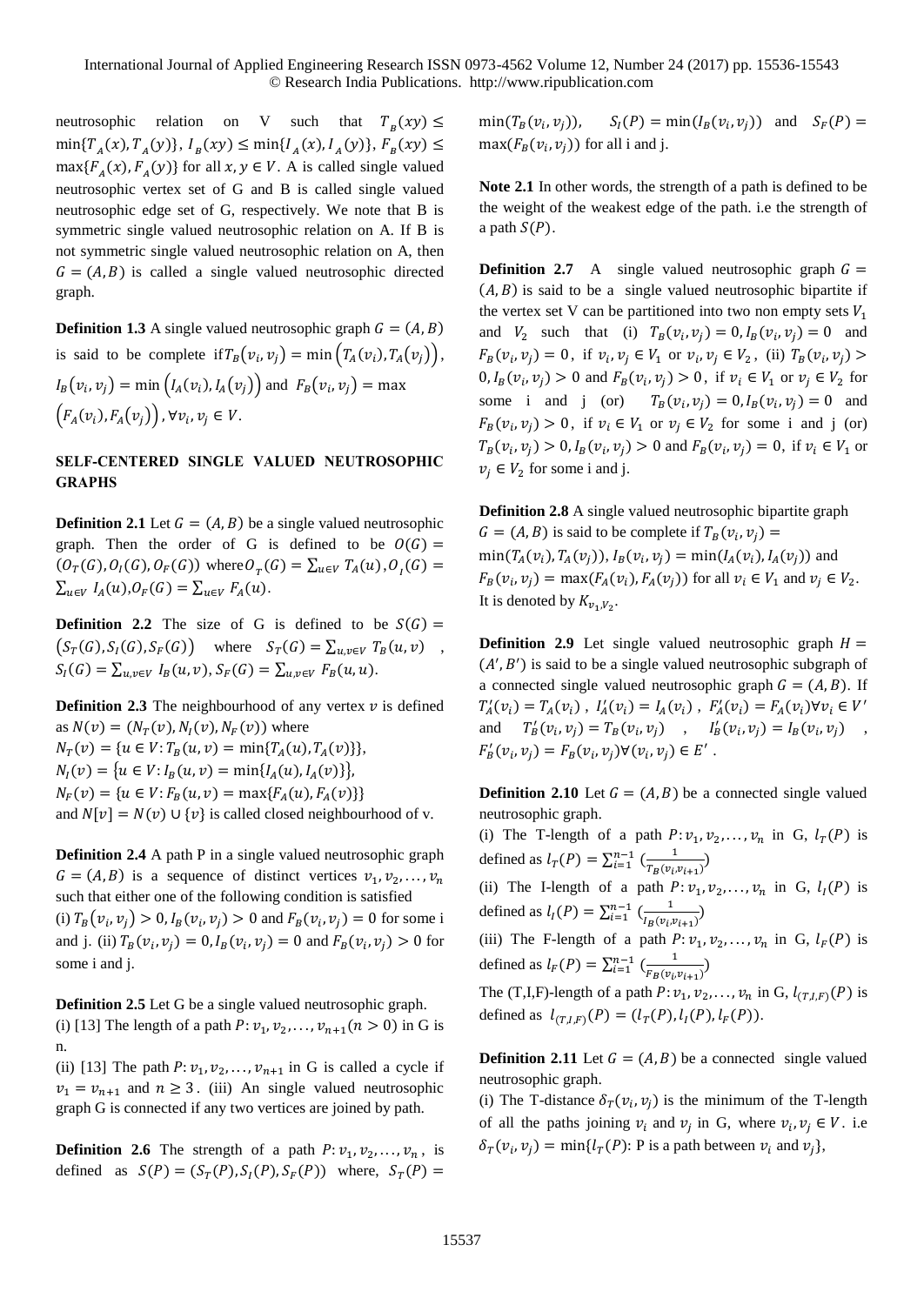(ii) The I-distance  $\delta_l(v_i, v_j)$  is the minimum of the I-length of all the paths joining  $v_i$  and  $v_j$  in G, where  $v_i$ ,  $v_j \in V$ . i.e  $\delta_I(v_i, v_j) = \min\{l_I(P) : P \text{ is a path between } v_i \text{ and } v_j\},\$ 

(iii) The F-distance  $\delta_F(v_i, v_j)$  is the minimum of the F-length of all the paths joining  $v_i$  and  $v_j$  in G, where  $v_i$ ,  $v_j \in V$ . i.e  $\delta_F(v_i, v_j) = \min\{l_F(P): \text{P is a path between } v_i \text{ and } v_j\},\$ 

The distance  $\delta_{(T,I,F)}(v_i, v_j)$  is defined as  $\delta_{(T,I,F)}(v_i, v_j) =$  $(\delta_T, \delta_I, \delta_F)$ .

**Definition 2.12** Let  $G = (A, B)$  be a connected single valued neutrosophic graph.

(i) For each  $v_i \in V$ , the T-eccentricity of  $v_i$ , denoted by  $e_T(v_i)$  and is defined as  $e_T(v_i) = \max{\delta_T(v_i, v_j)}$ :  $v_i \in$  $V, v_i \neq v_j$ .

(ii) For each  $v_i \in V$ , the I-eccentricity of  $v_i$ , denoted by  $e_i(v_i)$ and is defined as  $e_i(v_i) = \max{\{\delta_i(v_i, v_j): v_i \in V, v_i \neq v_j\}}$ .

(iii) For each  $v_i \in V$ , the F-eccentricity of  $v_i$ , denoted by  $e_F(v_i)$  and is defined as  $e_F(v_i) = \min{\delta_F(v_i, v_j)}$ :  $v_i \in$  $V, v_i \neq v_j$ .

For each  $v_i \in V$ , the eccentricity of  $v_i$  denoted by  $e(v_i)$  and is defined as  $e(v_i) = (e_T(v_i), e_I(v_i), e_F(v_i)).$ 

**Definition 2.13** Let  $G = (A, B)$  be a connected single valued neutrosophic graph.

(i) The T-radius of G is denoted by  $r_T(G)$  and is defined as  $r_T(G) = \min\{e_T(v_i): v_i \in V\}.$ 

(ii) The I-radius of G is denoted by  $r_I(G)$  and is defined as  $r_I(G) = \min\{e_I(v_i): v_i \in V\}.$ 

(iii) The F-radius of G is denoted by  $r_F(G)$  and is defined as  $r_F(G) = \min\{e_F(v_i): v_i \in V\}.$ 

The radius of G is denoted by  $r(G)$  and is defined as  $r(G)$  =  $(r_T(G), r_I(G), r_F(G)).$ 

**Definition 2.14** Let  $G = (A, B)$  be a connected single valued neutrosophic graph.

(i) The T-diameter of G is denoted by  $dia_{T}(G)$  and is defined as  $dia_{T}(G) = max\{e_{T}(v_{i}): v_{i} \in V\}.$ 

(ii) The I-diameter of G is denoted by  $dia<sub>1</sub>(G)$  and is defined as  $dia_{i}(G) = max{e_{i}(v_{i}): v_{i} \in V}.$ 

(iii) The F-diameter of G is denoted by  $dia_F(G)$  and is defined as  $dia_F(G) = max\{e_F(v_i): v_i \in V\}.$ 

The diameter of G is denoted by  $dia(G)$  and is defined as  $dia(G) = (dia_{T}(G), dia_{I}(G), dia_{F}(G)).$ 

**Example 2.1** Consider a single valued neutrosophic graph,  $G = (A, B)$  such that  $V = \{v_1, v_2, v_3, v_4, v_5\}$   $E = \{(v_1, v_2),$  $(v_2, v_3), (v_3, v_1), (v_3, v_4), (v_4, v_5), (v_5, v_2)\}.$ 



Then the eccentricity of  $v_i$  are  $e(v_1) = (13,18,4)$ ,  $e(v_2) =$  $(13,13,4)$ ,  $e(v_3) = (13,14,5)$ ,  $e(v_4) = (13,13,5)$ ,  $e(v_5) =$ (13,18,5). Radius of G is  $r(G) = (13,13,4)$  and Diameter of G is  $d(G) = (13, 18, 5)$ .

**Definition 2.15** A vertex  $v_i \in V$  is called a

(i) T-central vertex of a connected single valued neutrosophic graph G, if  $r_T(G) = e_T(v_i)$ .

(ii) I-central vertex of a connected single valued neutrosophic graph G, if  $r_i(G) = e_i(v_i)$ .

(iii) F-central vertex of a connected single valued neutrosophic graph G, if  $r_F(G) = e_F(v_i)$ .

(iv) Central vertex of a connected single valued neutrosophic graph G, if  $r_T(G) = e_T(v_i)$ ,  $r_I(G) = e_I(v_i)$  and  $r_F(G) = e_I(v_i)$  $e_F(v_i)$  and the set of all central vertices of a single valued neutrosophic graph is denoted by  $C(G)$ .

**Definition 2.16**  $\langle C(G) \rangle = H: (A', B')$  is a single valued neutrosophic subgraph of  $G = (A, B)$  induced by the central vertices of G is called the center of G.

**Definition 2.17** A connected single valued neutrosophic graph G is a

(i) T- self-centered single valued neutrosophic graph, if every vertex of G is a T- central vertex. (i.e)  $r_T(G) = e_T(v_i)$ ,  $\forall v_i \in$ V.

(ii) I- self-centered single valued neutrosophic graph, if every vertex of G is a I- central vertex. (i.e)  $r_i(G) = e_i(v_i)$ ,  $\forall v_i \in$  $V_{\cdot}$ 

(iii) F- self-centered single valued neutrosophic graph, if every vertex of G is a F- central vertex. (i.e)  $r_F(G)$  =  $e_F(v_i), \forall v_i \in V.$ 

(iv) Single valued neutrosophic self-centered graph, if every vertex of G is a central vertex. (i.e)  $r_T(G) = e_T(v_i)$ ,  $r_I(G) =$  $e_i(v_i)$  and  $r_F(G) = e_F(v_i)$ ,  $\forall v_i \in V$ .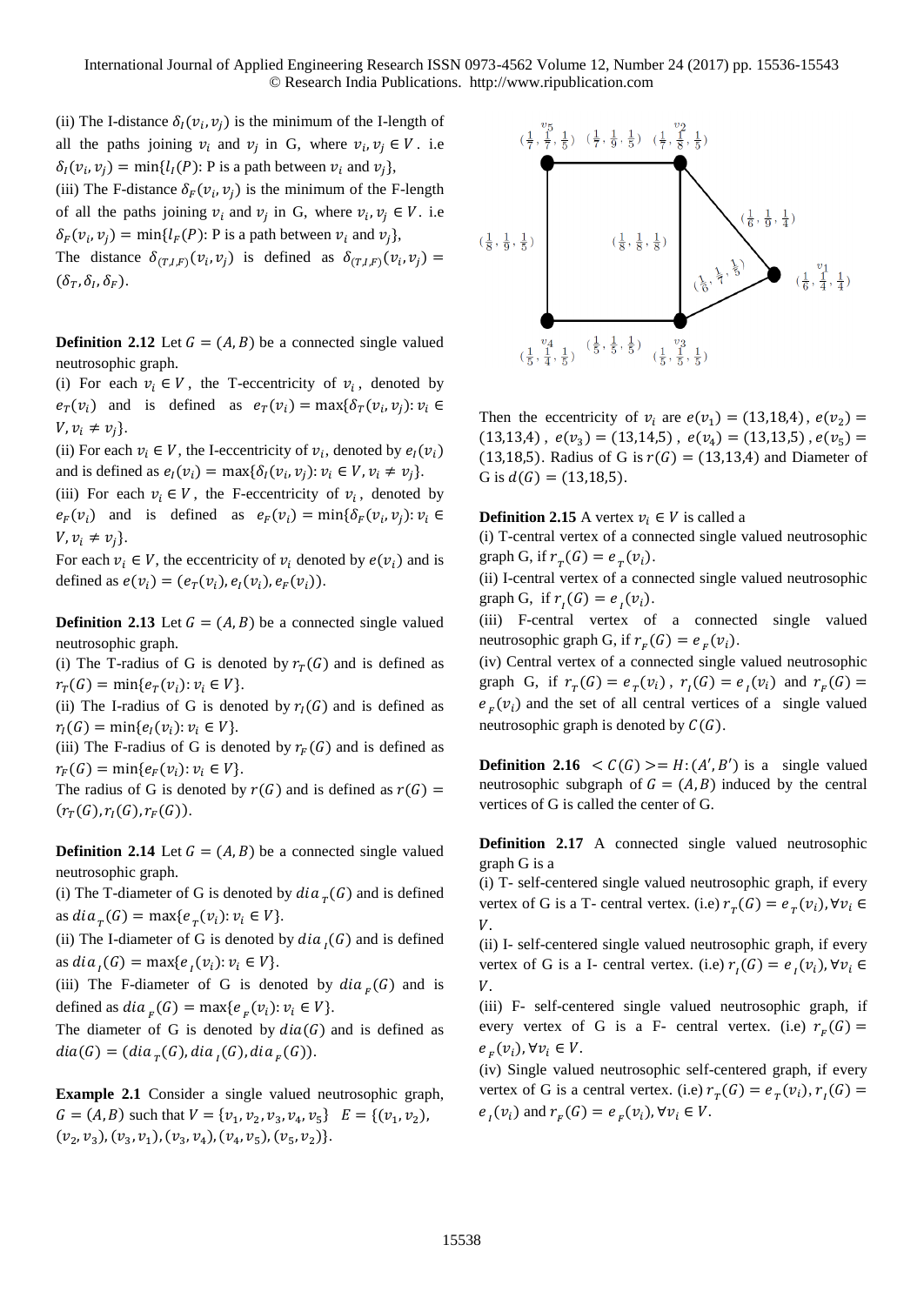**Example 2.2** Consider a single valued neutrosophic graph,  $G = (A, B)$  such that ,  $v_2$ ,  $v_3$ ,  $v_4$  $E =$  $\{(v_1, v_2), (v_2, v_3),$  $(v_3, v_4), (v_4, v_1), (v_1, v_3)\}.$ 

| Path                                                             | $ v_1 - v_2 $ $v_1 - v_3$ $ v_1 - v_4 $ |  |
|------------------------------------------------------------------|-----------------------------------------|--|
| Distance $\delta_{(T,I,F)}(v_i, v_j)$ (5,5,8) (11,11,12) (6,6,4) |                                         |  |
| Path                                                             | $ v_2 - v_3 $ $v_2 - v_4$ $ v_3 - v_4 $ |  |
| Distance $\delta_{(T,I,F)}(v_i, v_j)$ (6,6,4) (11,11,12) (5,5,8) |                                         |  |

| Path                                                             | $v_1-v_2$                                                                                                     |             | $ v_1 - v_3 $ $v_1 - v_4$   $v_1 - v_5$      |                                         | $v_3$ |
|------------------------------------------------------------------|---------------------------------------------------------------------------------------------------------------|-------------|----------------------------------------------|-----------------------------------------|-------|
| Distance<br>$(v_{i},v_{j})$                                      | (6,9,4)                                                                                                       |             | $(6,7,5)$ $(11,12,10)$ $(13,18,9)$ $(8,8,8)$ |                                         |       |
| Path                                                             | $v_2-v_4$                                                                                                     | $v_2 - v_5$ |                                              | $v_3 - v_4$   $v_3 - v_5$   $v_4 - v_5$ |       |
| Distance<br>$\mathcal{L}_{(T,I,F)}(\mathcal{V}_i,\mathcal{V}_j)$ | $\left  \left( 13, 13, 10 \right) \right $ (7,9,5) $\left  \left( 5, 5, 5 \right) \right $ (13,14,10) (8,9,5) |             |                                              |                                         |       |



Then the eccentricity of  $v_i$  are  $e(v_1) = (11,11,4)$ ,  $e(v_2) =$  $(11,11,4), e(v_3) = (11,11,4), e(v_4) = (11,11,4).$  Radius of G is  $r(G) = (11,11,4)$  and Diameter of G is  $d(G) =$ (11,11,4). Here  $r(G) = e(v_i)$ ,  $\forall v_i \in V$ . Hence G is a selfcentered single valued neutrosophic graph.

**Definition 2.18** Let  $G = (A, B)$  be a connected single valued neutrosophic graph.

(i) The T-status of a node u of G is denoted by  $s_T(u)$  and is defined as  $s_T(u) = \sum_{v \in V} \delta_T(u, v)$ ,

(ii) The I-status of a node u of G is denoted by  $s_1(u)$  and is defined as  $s_I(u) = \sum_{v \in V} \delta_I(u, v)$ ,

(iii) The F-status of a node u of G is denoted by  $s_F(u)$  and is defined as  $s_F(u) = \sum_{v \in V} \delta_F(u, v)$ ,

(iv) The status of a node u of G is defined as  $s(u)$  =  $(s_T(u), s_T(u), s_F(u)).$ 

**Definition 2.19** Let  $G = (A, B)$  be a connected single valued neutrosophic graph.

(i) The minimum T-status of G is defined as  $m[s_T(G)] =$  $min{s_T(u): u \in V},$ 

(ii) The minimum I-status of G is defined as  $m[s_i(G)] =$  $min{s<sub>I</sub>(u): u \in V}$ ,

(iii) The minimum F-status of G is defined as  $m[s_F(G)] =$  $min{S_F(u): u \in V}$ .

(iv) The minimum status of G is denoted by  $m[s(G)]$  and is defined as  $m[s(G)] = (m[s_T(G)], m[s_I(G)], m[s_F(G)]).$ 

**Definition 2.20** Let  $G = (A, B)$  be a connected single valued neutrosophic graph.

(i) The maximum T-status of G is defined as  $M[s_T(G)] =$  $max{s_T(u): u \in V},$ 

(ii) The maximum I-status of G is defined as  $M[s_i(G)] =$  $max{s_{i}(u): u \in V},$ 

(iii) The maximum F-status of G is defined as  $M[s_F(G)] =$  $max{s_F(u): u \in V}.$ 

(iv) The maximum status of G is denoted by  $M[s(G)]$  and is defined as  $M[s(G)] = (M[s_T(G)], M[s_I(G)], M[s_F(G)]).$ 

**Definition 2.21** Let  $G = (A, B)$  be a connected single valued neutrosophic graph.

The total T-status of a node u of G is denoted by  $ts_{T}(u)$  and is defined as  $ts_T(u) = \sum_{u \in V} s_T(u)$ ,

The total I-status of a node u of G is denoted by  $ts_i(u)$  and is defined as  $ts_i(u) = \sum_{v \in V} s_i(u)$ ,

The total F-status of a node u of G is denoted by  $ts_F(u)$  and is defined as  $ts_F(u) = \sum_{v \in V} s_F(u)$ .

The total status of G is denoted by  $t[s(G)]$  and is defined as  $t[s(G)] = (ts_{T}(u), ts_{T}(u), ts_{F}(u)).$ 

**Definition 2.22** Let  $G = (A, B)$  be a connected single valued neutrosophic graph. The median is defined as

 $M(G) = (M_T(G), M_I(G), M_F(G))$ , where  $M_T(G) = \{v_i \in$  $V: min\{s_T(v_i)\}\}\,$ ,  $M_I(G) = \{v_i \in V: min\{s_I(v_i)\}\}\,$ ,  $M_F(G) =$  $\{v_i \in V: min\{s_F(v_i)\}\}.$ 

**Example 2.3** Consider a single valued neutrosophic -graph,  $G = (A, B)$  such ,  $v_2$ ,  $v_3$ ,  $v_4$ },  $E =$  $\{(v_1, v_2), (v_2, v_3),$  $(v_3, v_1), (v_3, v_4), (v_1, v_4)$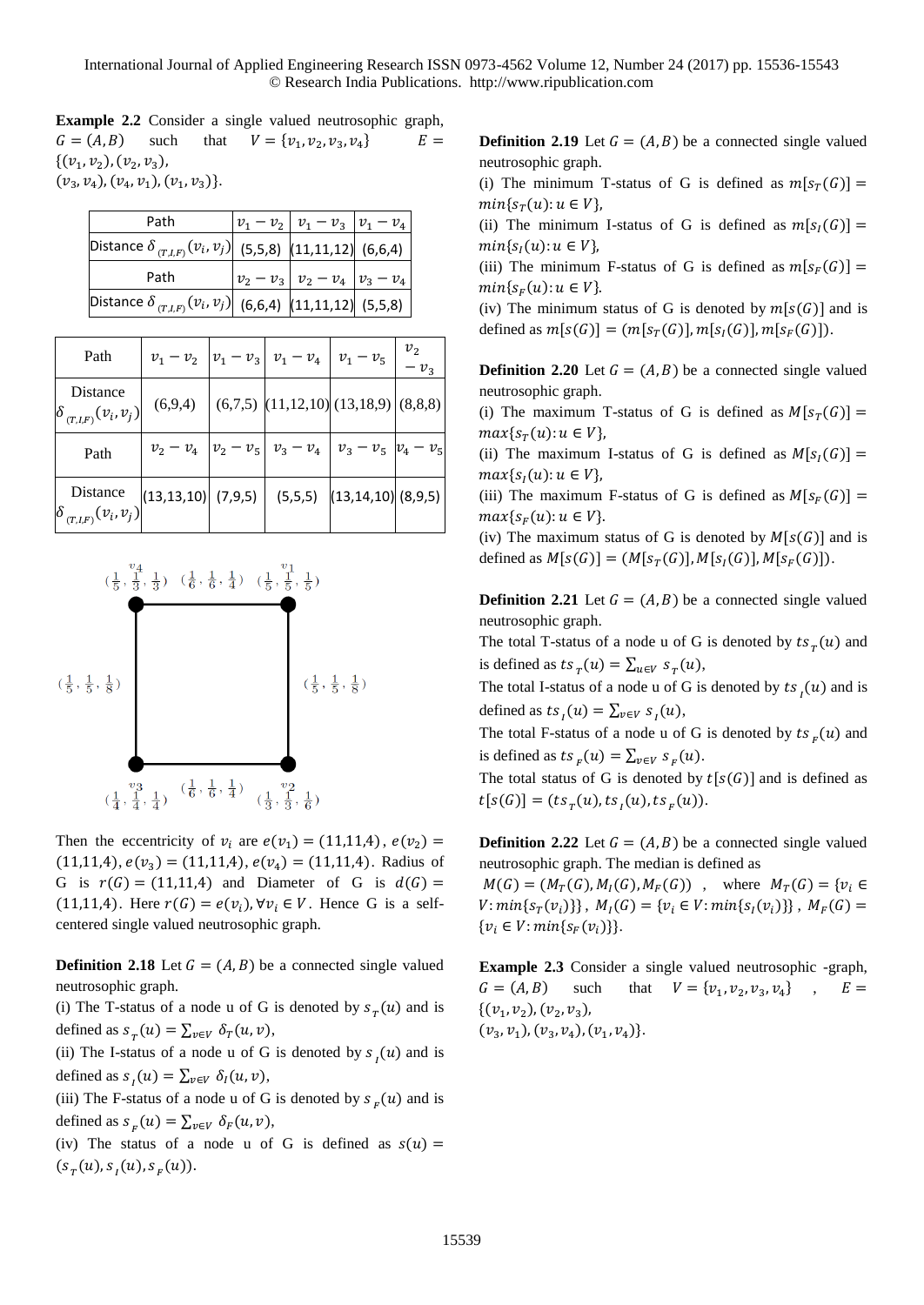International Journal of Applied Engineering Research ISSN 0973-4562 Volume 12, Number 24 (2017) pp. 15536-15543 © Research India Publications. http://www.ripublication.com



Here, status of the nodes are  $s(v_1) = (22, 19, 17), s(v_2) =$  $(27,28,23), s(v_3) = (26,16,14), s(v_4) = (29,27,20).$  The minimum status of G is  $m[s(G)] = (22,16,14)$ . The maximum status of G is  $M[s(G)] = (29,28,23)$ . The total status of G is  $t[s(G)] = (104,90,74)$ . The median is  $M(G) = (\{v_1\}, \{v_3\}, \{v_3\}).$ 

**Definition 2.23** A connected single valued neutrosophic graph  $G = (A, B)$  is a self-median if all the nodes have the same status. In other words, a connected single valued neutrosophic graph  $G = (A, B)$  is self-median if and only if  $m[s(G)] = M[s(G)].$ 

**Example 2.4** Consider a single valued neutrosophic graph,  $G = (A, B)$  such that  $V = \{v_1, v_2, v_3, v_4\}$  $\, \cdot \quad E =$  $\{(v_1, v_2), (v_2, v_3),$ 

 $(v_3, v_4), (v_4, v_1), (v_1, v_3), (v_2, v_4)$ .

Here, status of the nodes are  $s(v_1) = (20,23,15)$ ,  $s(v_2) =$  $(20,23,15)$ ,  $s(v_3) = (20,23,15)$ ,  $s(v_4) = (20,23,15)$ . The minimum status of G is  $m[s(G)] = (20,23,15)$ . The maximum status of G is  $M[s(G)] = (20,23,15)$ . The total status of G is  $t[s(G)] = (80, 92, 60)$ .



The median is  $M(G) = \{\{v_1, v_2, v_3, v_4\}, \{v_1, v_2, v_3, v_4\},\}$  $\{v_1, v_2, v_3, v_4\}$ . Hence  $G = (A, B)$  is called the self-median graph.

**Theorem 2.1** If  $G = (A, B)$  is a bipartite single valued neutrosophic graph then it has no strong single valued neutrosophic cycle of odd length.

*Proof.* Let G be a bipartite single valued neutrosophic graph with bipartition  $V_1$  and  $V_2$ . Suppose that it contains a strong cycle of odd length, say  $v_1, v_2, \ldots, v_n, v_1$  for some odd n(vertices). Without loss of generality, let  $v_1 \in V_1$ . Since  $(v_i, v_{i+1})$  is strong single valued neutrosophic for  $i =$ 1,2, ...,  $n-1$  and the nodes are alternatively in  $V_1$  and  $V_2$ , we have  $v_n$  and  $v_1 \in V_1$ . But this implies that  $(v_n, v_1)$  is an edge in  $V_1$  which contradicts the assumption that G is a bipartite single valued neutrosophic graph. Hence bipartite single valued neutrosophic graph has no single valued neutrosophic strong cycle of odd length.

**Theorem 2.2** Every complete single valued neutrosophic graph G is a self-centered single valued neutrosophic graph and  $r(G) = \left(\frac{1}{\pi}\right)$  $\frac{1}{T_A(x)}, \frac{1}{T_A(x)}$  $\frac{1}{I_A(x)}$ ,  $\frac{1}{F_A(x)}$  $\frac{1}{F_A(x)}$  where  $T_A(x)$  and  $I_A(x)$  are the least value and  $F_A(x)$  is greatest value.

*Proof.* Let G be a complete single valued neutrosophic graph G. To prove that G is a self-centered single valued neutrosophic graph. That is we have to show that every vertex is a central vertex. First we claim that G is a T- self-centered single valued neutrosophic graph and  $r_T(G) = \frac{1}{T}$  $\frac{1}{T_A(v_i)}$ , where

 $T_A(v_i)$  is the least. Now fix a vertex  $v_i \in V$  such that  $T_A(v_i)$ is least vertex membership value of G.

(1) Consider all the  $v_i - v_i$  paths P of length n in G,  $\forall v_i \in V$ . Case (i) : If  $n = 1$ , then  $T_B(v_i, v_j) = \min(T_A(v_i, v_j)) =$  $T_A(v_i)$ . Therefore, the T-length of  $P = l_T(P) = \frac{1}{T_A(P)}$  $\frac{1}{T_A(v_i)}$ .

Case (ii) : If  $n > 1$ , then one of the edges of P possesses the T-strength  $T_A(v_i)$  and hence, T-length of a  $v_i - v_j$  path will exceed  $\frac{1}{T_A(v_i)}$ . That is T-length of P =  $l_T(P) > \frac{1}{T_A(P)}$  $\frac{1}{T_A(v_i)}$ . Hence  $\delta_{T}(v_{i}, v_{j}) = \min(l_{T}(P)) = \frac{1}{T}$  $\frac{1}{T_A(v_i)}, \forall v_j \in V.$  (1)

(2) Let  $v_k \neq v_i$  in *V*. Consider all  $v_k - v_j$  paths Q of length n in G,  $\forall v_i \in V$ .

Case (i) : If  $n = 1$ , then  $T_B(v_k, v_j) = \min(T_A(v_k, v_j)) \ge$  $T_A(v_i)$ , since  $T_A(v_i)$  is the least. Hence T-length of  $Q =$  $l_{T}(Q) = \frac{1}{T_{-}(v)}$  $\frac{1}{T_B(v_k, v_j)} \leq \frac{1}{T_A(v_j)}$  $\frac{1}{T_A(v_i)}$ .

Case (ii) : If  $n = 2$ , then  $l_{T}(Q) = \frac{1}{T_{c}(p_{h})}$  $\frac{1}{T_B(v_k, v_{k+1})} + \frac{1}{T_B(v_k, v_k)}$  $\frac{1}{T_B(v_{k+1},v_j)} \leq$ 2  $\frac{2}{T_A(v_i)}$ , since  $T_A(v_i)$  is the least. Case (iii) : If  $n > 2$ , then  $l<sub>T</sub>(Q) \leq \frac{n}{l}$  $\frac{n}{T_A(v_i)}$ , since  $T_A(v_i)$  is the

least. Hence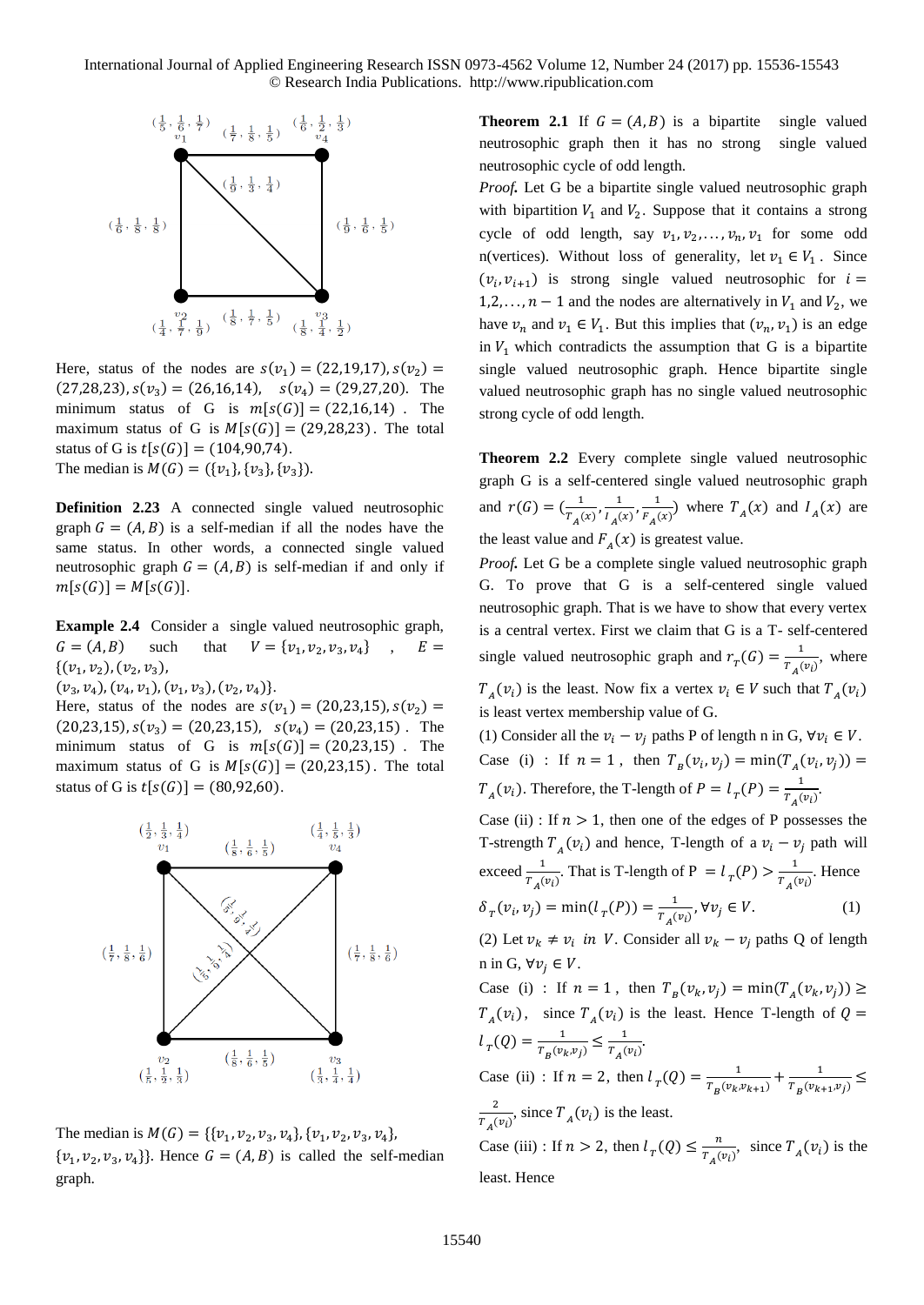International Journal of Applied Engineering Research ISSN 0973-4562 Volume 12, Number 24 (2017) pp. 15536-15543 © Research India Publications. http://www.ripublication.com

$$
\delta_{\tau}(v_k, v_j) = \min(l_{\tau}(Q)) \le \frac{1}{T_A(v_i)}, \forall v_k, v_j \in V. \tag{2}
$$

From Equations (1) and (2), we have

$$
e_T(v_i) = \max(\delta_T(v_i, v_j)) = \frac{1}{T_A(v_i)}, \forall v_i \in V.
$$
 (3)

Hence G is a T-self-centered single valued neutrosophic graph.

Now, 
$$
r_T(G) = \min(e_T(v_i))
$$
  
\n
$$
= \frac{1}{r_A(v_i)}, \text{ since by equation (3)}
$$
\n
$$
r_T(G) = \frac{1}{T_A(v_i)}, \text{ where } T_A(v_i) \text{ is least.}
$$

Next, we claim that G is a I- self-centered single valued neutrosophic graph and  $r_1(G) = \frac{1}{16}$  $\frac{1}{I_A(v_i)}$ , where  $I_A(v_i)$  is the least. Now fix a vertex  $v_i \in V$  such that  $I_A(v_i)$  is least vertex membership value of G.

(1) Consider all the  $v_i - v_j$  paths P of length n in G,  $\forall v_i \in V$ . Case (i) : If  $n = 1$ , then  $I_B(v_i, v_j) = \min(I_A(v_i, v_j)) =$  $I_A(v_i)$ . Therefore, the I-length of  $P = l_I(P) = \frac{1}{l_I(P)}$  $\frac{1}{I_A(v_i)}$ .

Case (ii) : If  $n > 1$ , then one of the edges of P possesses the Istrength  $I_A(v_i)$  and hence, I-length of a  $v_i - v_j$  path will exceed  $\frac{1}{I_A(v_i)}$ . That is I-length of P =  $l_I(P) > \frac{1}{I_A(v_i)}$  $\frac{1}{I_A(v_i)}$ . Hence  $\delta_1(v_i, v_j) = \min(l_1(P)) = \frac{1}{l_1(r)}$  $\frac{1}{I_A(v_i)}, \forall v_j \in V.$  (4)

(2) Let  $v_k \neq v_i$  in *V*. Consider all  $v_k - v_j$  paths Q of length n in G,  $\forall v_i \in V$ .

Case (i) : If  $n = 1$ , then  $I_B(v_k, v_j) = \min(I_A(v_k, v_j)) \ge$  $I_A(v_i)$ , since  $I_A(v_i)$  is the least. Hence I-length of  $Q =$  $l_{I}(Q) = \frac{1}{l_{I}(v)}$  $\frac{1}{I_B(v_k, v_j)} \leq \frac{1}{I_A(v_j)}$  $\frac{1}{I_A(v_i)}$ .

Case (ii): If  $n = 2$ , then  $l_1(Q) = \frac{1}{l_1(W_1)}$  $\frac{1}{I_B(v_k, v_{k+1})} + \frac{1}{I_B(v_{k+1})}$  $\frac{1}{I_B(v_{k+1}, v_j)} \leq$ 2  $\frac{2}{I_A(v_i)}$ , since  $I_A(v_i)$  is the least.

Case (iii): If  $n > 2$ , then  $l_1(Q) \leq \frac{n}{l_1(Q)}$  $\frac{n}{I_A(v_i)}$ , since  $I_A(v_i)$  is the least. Hence

$$
\delta_i(\nu_k, \nu_j) = \min(l_i(Q)) \le \frac{1}{l_A(\nu_i)}, \forall \nu_k, \nu_j \in V.
$$
 (5)

From Equations (4) and (5), we have

$$
e_{I}(v_{i}) = \max(\delta_{I}(v_{i}, v_{j})) = \frac{1}{I_{A}(v_{i})}, \forall v_{i} \in V.
$$
 (6)

Hence G is a I-self-centered single valued neutrosophic graph.

Now, 
$$
r_I(G) = \min(e_I(v_i))
$$
  
\n
$$
= \frac{1}{I_A(v_i)}, \text{ since by equation (6)}
$$
\n
$$
r_I(G) = \frac{1}{I_A(v_i)}, \text{ where } I_A(v_i) \text{ is least.}
$$

Next, we claim that G is a F - self-centered single valued neutrosophic graph and  $r_F(G) = \frac{1}{F(G)}$  $\frac{1}{F_A(v_i)}$ , where  $F_A(v_i)$  is the greatest. Now fix a vertex  $v_i \in V$  such that  $F_A(v_i)$  is greatest vertex membership value of G.

(1) Consider all the  $v_i - v_i$  paths P of length n in G,  $\forall v_i \in V$ . Case (i): If  $n = 1$ , then  $F_B(v_i, v_j) = \max(F_A(v_i, v_j)) =$  $F_A(v_i)$ . Therefore, the F - length of  $P = l_F(P) = \frac{1}{F_A(P)}$  $\frac{1}{F_A(v_i)}$ . Case (ii): If  $n > 1$ , then one of the edges of P possesses the Fstrength  $I_A(v_i)$  and hence, F-length of a  $v_i - v_j$  path will exceed  $\frac{1}{I_A(v_i)}$ . That is F-length of P=  $l_F(P) > \frac{1}{F_A(P)}$  $\frac{1}{F_A(v_i)}$ . Hence  $\delta_F(v_i, v_j) = \min(l_F(P)) = \frac{1}{F}$  $\frac{1}{F_A(v_i)}, \forall v_j \in V.$  (7)

(2) Let  $v_k \neq v_i$  *inV*. Consider all  $v_k - v_j$  paths Q of length n in G,  $\forall v_i \in V$ .

Case (i): If  $n = 1$ , then  $F_B(v_k, v_j) = \max(F_A(v_k, v_j)) \le$  $F_A(v_i)$ , since  $F_A(v_i)$  is the greatest. Hence F-length of  $Q =$  $l_F(Q) = \frac{1}{F_E(p)}$  $\frac{1}{F_B(v_k, v_j)} \geq \frac{1}{F_A(v_k, v_j)}$  $\frac{1}{F_A(v_i)}$ .

Case (ii): If  $n = 2$ , then  $l_F(Q) = \frac{1}{F_E(Qv_E)}$  $\frac{1}{F_B(v_k, v_{k+1})} + \frac{1}{F_B(v_k, v_k)}$  $\frac{1}{F_B(v_{k+1},v_j)} \geq$ 2  $\frac{2}{F_A(v_i)}$ , since  $F_A(v_i)$  is the greatest.

Case (iii): If  $n > 2$ , then  $l_F(Q) \geq \frac{n}{F(Q)}$  $\frac{n}{F_A(v_i)}$ , since  $F_A(v_i)$  is the greatest. Hence

$$
\delta_F(v_k, v_j) = \min(l_F(Q)) \ge \frac{1}{F_A(v_i)}, \forall v_k, v_j \in V.
$$
 (8)

From Equations (7) and (8), we have

$$
e_F(v_i) = \min(\delta_F(v_i, v_j)) = \frac{1}{F_A(v_i)}, \forall v_i \in V.
$$
 (9)

Hence G is a F-self-centered single valued neutrosophic graph.

Now, 
$$
r_F(G) = \min(e_F(v_i))
$$
  
\n
$$
= \frac{1}{F_A(v_i)}, \text{ since by equation (9)}
$$
\n
$$
r_F(G) = \frac{1}{F_A(v_i)}, \text{ where } F_A(v_i) \text{ is greatest.}
$$

From equations (3),(6), and (9), every vertex of G is a central vertex. Hence G is a self-centered single valued neutrosophic graph.

**Theorem 2.3** A single valued neutrosophic graph  $G =$  $(A, B)$  is a self-centered single valued neutrosophic graph iff  $\delta_T(v_i, v_j) \le r_T(G)$ ,  $\delta_I(v_i, v_j) \le r_I(G)$  and  $\delta_F(v_i, v_j) \ge$  $r_F(G)\forall v_i, v_j \in V.$ 

*Proof.*  $\Rightarrow$  We assume that G is self-centered single valued neutrosophic graph G. That is  $e_T(v_i) = e_T(v_j)$ ,  $e_I(v_i) =$  $e_i(v_j)$ ,  $e_j$  $(v_i) = e_F(v_j), \forall v_i, v_j \in V,$   $r_T$  $r_r(G) =$  $e_T(v_i)$ ,  $r_I(G) = e_I(v_i)$  and  $r_F(G) = e_F(v_i)$ ,  $\forall v_i \in V$ . Now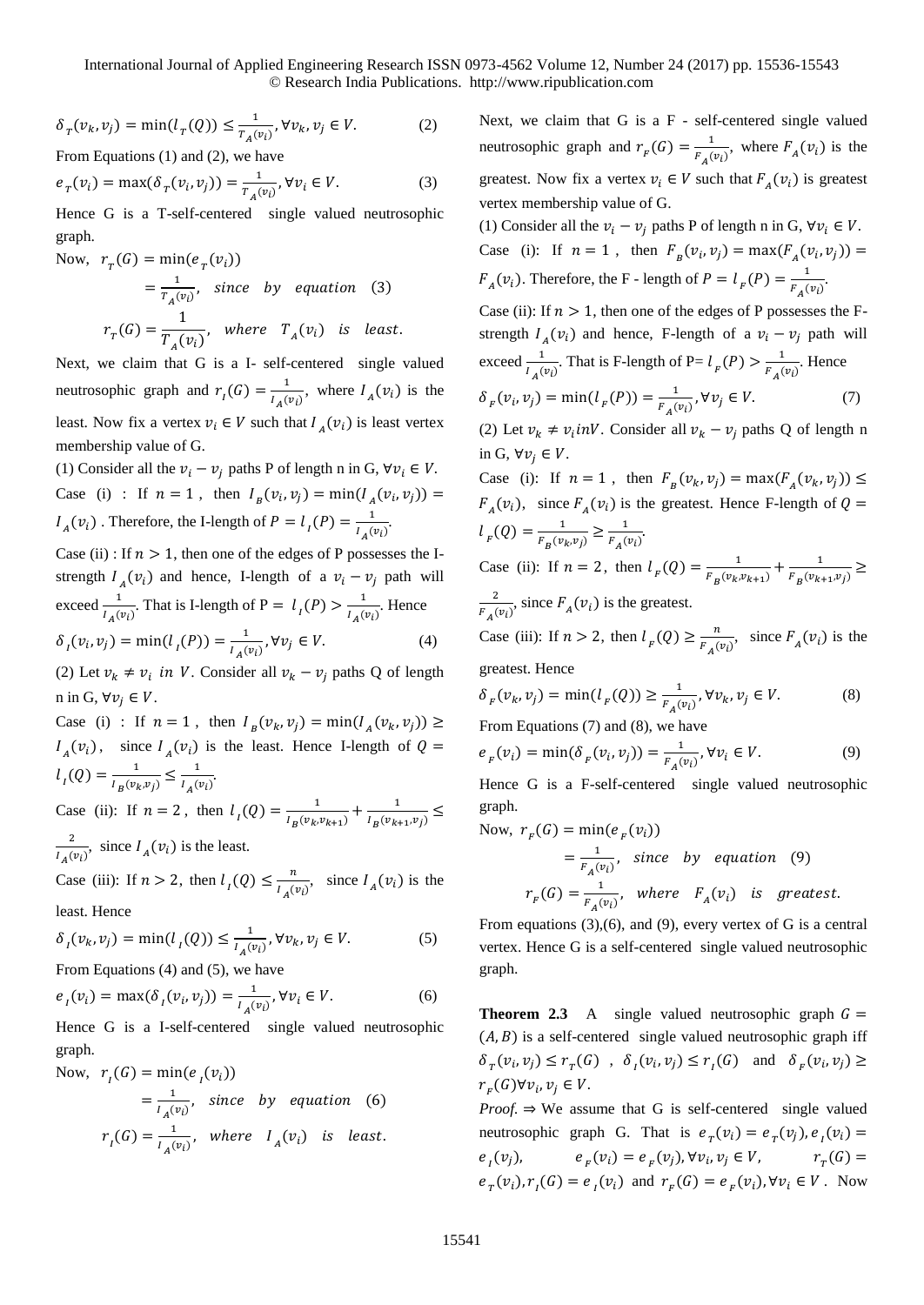we wish to show that  $\delta_T(v_i, v_j) \leq r_T(G), \delta_I(v_i, v_j) \leq r_T(G)$ and  $\delta_F(v_i, v_j) \ge r_F(G), \forall v_i, v_j \in V$ . By the definition of eccentricity, we obtain,  $\delta_{\tau}(v_i, v_j) \leq e_{\tau}(v_i), \delta_{\tau}(v_i, v_j) \leq$  $e_i(v_i)$  and  $\delta_F(v_i, v_j) \ge e_F(v_i)$ ,  $\forall v_i, v_j \in V$ . When  $e_T(v_i) =$  $e_T(v_j)$ ,  $e_I(v_i) = e_I(v_j)$ ,  $e_F(v_i) = e_F(v_j)$ ,  $\forall v_i, v_j \in V$ . Since G is self-centered single valued neutrosophic graph, the above inequality becomes  $\delta_T(v_i, v_j) \leq r_T(G), \delta_I(v_i, v_j) \leq$  $r_T(G)$  and  $\delta_F(v_i, v_j) \ge r_F(G)$ .

 $\Leftarrow$  Assume that  $\delta_T(v_i, v_j) \le r_T(G), \delta_I(v_i, v_j) \le r_I(G)$  and  $\delta_F(v_i, v_j) \ge r_F(G), \forall v_i, v_j \in V$ . Then we have to prove that G is self-centered single valued neutrosophic graph. Suppose that G is not self-centered single valued neutrosophic graph. Then  $r_T(G) = e_T(v_i)$ ,  $r_T(G) = e_T(v_i)$  and  $r_F(G) = e_F(v_i)$ , for some  $v_i \in V$ . Let us assume that  $e_T(v_i)$ ,  $e_I(v_i)$  and  $e_F(v_i)$ is the least value among all other eccentricity. That is

$$
r_r(G) = e_r(v_i), r_i(G) = e_i(v_i) \text{ and } r_r(G) = e_r(v_i)
$$
\n(10)

Where  $e_T(v_i) < e_T(v_j), e_I(v_i) < e_I(v_j), e_F(v_i) < e_F(v_j)$ , for some  $v_i$ ,  $v_j \in V$  and

 $\delta_{T}(v_{i}, v_{j}) = e_{T}(v_{j}) > e_{T}(v_{i}), \delta_{I}(v_{i}, v_{j}) = e_{I}(v_{j}) > e_{I}(v_{i})$ (11) and  $\delta_F(v_i, v_j) = e_F(v_j)$ 

 $e_F(v_i)$ , for some  $v_i, v_j \in V$ .

Hence from equations (10) and (11), we have  $\delta_T(v_i, v_j)$  >  $r_T(G), \delta_I(v_i, v_j) > r_I(G)$  and  $\delta_F(v_i, v_j) < r_F(G)$ , for some  $v_i, v_j \in V$ , which is a contradiction to the fact that  $\delta_T(v_i, v_j) \le r_T(G), \delta_I(v_i, v_j) \le r_T(G)$  and  $\delta_F(v_i, v_j) \ge$  $r_F(G)$ , ∀ $v_i$ ,  $v_j \in V$ . Hence G is a self-centered single valued neutrosophic graph.

**Theorem 2.4** Let  $G = (A, B)$  be a single valued neutrosophic graph. If the graph G is complete bipartite single valued neutrosophic graph then the complement of G is self-centered single valued neutrosophic graph.

*Proof.* A bipartite single valued neutrosophic graph G is said

to be complete, if 
$$
T_B(v_i, v_j) = \min(T_A(v_i), T_A(v_j))
$$
,  
\n $I_B(v_i, v_j) = \min(I_A(v_i), I_A(v_j))$ ,  $F_B(v_i, v_j) =$   
\n $\max(F_A(v_i), F_A(v_j))$ ,  
\n $\forall v_i \in V_1, v_j \in V_2$   
\nand  
\n $T_B(v_i, v_j) = 0$ ,  
\n $I_B(v_i, v_j) = 0$ ,  
\n $F_B(v_i, v_j) = 0, \forall v_i, v_j \in V_1$  (or)  $v_i, v_j \in V_2$   
\nNow,

$$
\overline{T}_B(v_i, v_j) = \min(T_A(v_i), T_A(v_j)) - T_B(v_i, v_j)
$$
\n(13)  
\n
$$
\overline{I}_B(v_i, v_j) = \min(I_A(v_i), I_A(v_j)) - I_B(v_i, v_j)
$$
\n
$$
\overline{F}_B(v_i, v_j) = \max(F_A(v_i), F_A(v_j)) - F_B(v_i, v_j).
$$
\nBy using equation (12)

$$
\overline{T}_B(v_i, v_j) = \min(T_A(v_i), T_A(v_j))
$$
\n(14)

$$
\overline{I}_B(v_i, v_j) = \min(I_A(v_i), I_A(v_j))
$$
\n(15)

$$
\overline{F}_B(v_i, v_j) = \max (F_A(v_i), F_A(v_j)),
$$
  
\n
$$
\forall v_i, v_j \in V_1 \quad (or) \quad v_i, v_j \in V_2
$$
\n(16)

From equations (12), (14), the complement of G has two components and each is complete single valued neutrosophic graph, which are self-centered single valued neutrosophic by Theorem 2.2.Hence the proof.

**Theorem 2.5** Every self-median SVN-graph is a selfcentered SVN-graph.

*Proof.* Let  $G = (A, B)$  be a connected self-median SVN-graph with  $V = \{v_1, v_2, v_3, \ldots, v_n\}.$ By definition,  $s_T(v_1) = s_T(v_2) = s_T(v_3) = \ldots = s_T(v_n),$  $s_1(v_1) = s_1(v_2) = s_1(v_3) = \ldots = s_1(v_n),$  $S_F(v_1) = S_F(v_2) = S_F(v_3) = \ldots = S_F(v_n).$  $\sum_{i \neq 1} v_i \in V \ \delta_T(v_1, v_i) = \sum_{i \neq 2} v_i \in V \ \delta_T(v_2, v_i) = \sum_{i \neq 3} v_i \in V \ \delta_T(v_3, v_i) =$  $\ldots = \sum_{\substack{v_i \in V \\ i \neq n}} \delta_T(v_n, v_i),$  $\sum_{i \neq 1} v_i \in V \delta_I(v_1, v_i) = \sum_{\substack{v_i \in V \ v_i \neq 2}} \delta_I(v_2, v_i) = \sum_{\substack{v_i \in V \ v_i \neq 3}} \delta_I(v_3, v_i) = \dots =$  $\sum_{v_i \in V} \delta_l(v_n, v_i),$  $i \neq n$  $\sum_{v_i \in V} \delta_F(v_1, v_i) = \sum_{v_i \in V} \delta_F(v_2, v_i) = \sum_{v_i \in V} \delta_F(v_3, v_i) =$ <br> $\frac{i \neq 1}{\sum_{i \neq 3} v_i}$  $\ldots = \sum_{v_i \in V} \delta_F(v_n, v_i).$ ≠  $\sum_{\substack{v_i\in V\\i\neq 1}}$ 1  $\frac{1}{T_B(v_1, v_i)} = \sum_{\substack{v_i \in V \\ i \neq 2}}$ 1  $\frac{1}{T_B(v_2,v_i)} = \sum_{\substack{v_i \in V \\ i \neq 3}}$ 1  $\frac{1}{T_B(v_3, v_i)} = \ldots =$  $\sum_{\substack{v_i\in V\\i\neq n}}$ 1  $\frac{1}{T_B(v_n,v_i)}$  $\sum_{\substack{v_i\in V\\i\neq 1}}$ 1  $\frac{1}{I_B(v_1,v_i)} = \sum_{\substack{v_i \in V \\ i \neq 2}}$ 1  $\frac{1}{I_B(v_2,v_i)} = \sum_{\substack{v_i \in V \\ i \neq 3}}$ 1  $\frac{1}{I_B(v_3,v_i)} = \ldots =$  $\sum_{\substack{v_i\in V\\i\neq n}}$ 1  $\frac{1}{I_B(v_n, v_i)}$  $\sum_{\substack{v_i\in V\\i\neq 1}}$ 1  $\frac{1}{F_B(v_1,v_i)} = \sum_{\substack{v_i \in V \\ i \neq 2}}$ 1  $\frac{1}{F_B(v_2,v_i)} = \sum_{\substack{v_i \in V \\ i \neq 3}}$ 1  $\frac{1}{F_B(v_3,v_i)} = \ldots =$  $\sum_{\substack{v_i\in V\\i\neq n}}$ 1  $\frac{1}{F_B(v_n, v_i)}$  $max\{\frac{1}{n}$  $\frac{1}{T_B(v_1,v_i)}\} = max\{\frac{1}{T_B(v_i)}\}$  $\frac{1}{T_B(v_2,v_i)}\} = max\{\frac{1}{T_B(v_i)}\}$  $\frac{1}{T_B(v_3,v_i)}\} = \ldots =$  $max\{\frac{1}{n}$  $\frac{1}{T_B(v_n,v_i)}\},\,$  $max\{\frac{1}{1-\epsilon}\}$  $\frac{1}{I_B(v_1,v_i)}\} = max\{\frac{1}{I_B(v_i)}\}$  $\frac{1}{I_B(v_2,v_i)}\} = max\{\frac{1}{I_B(v_i)}\}$  $\frac{1}{I_B(v_3,v_i)}\} = \ldots =$  $max\{\frac{1}{1-\epsilon}\}$  $\frac{1}{I_B(v_n, v_i)}\},\,$